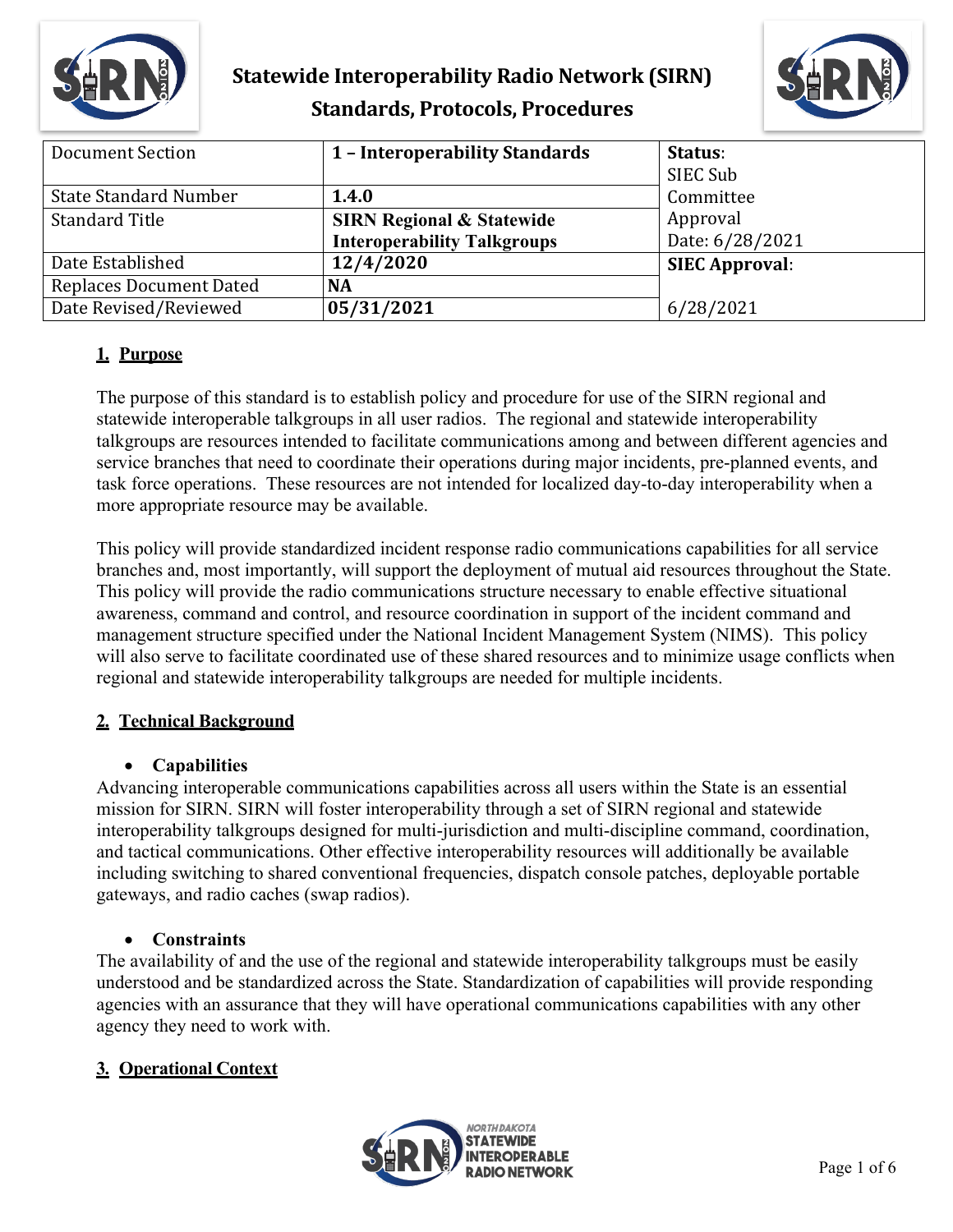



To ensure shared SIRN resources are utilized in a coordinated manner and in accordance to their intended purpose, this policy details various topics including:

- Description of the regional and statewide channels
- Radio programming requirements ensuing the resources are available to all SIRN users
- Intended use cases
- Request and Assignment process

#### **4. Recommended Protocol/ Standard**

SIRN will maintain and operate 31 statewide mutual aid talkgroups (referred to as ND MA talkgroups) designed for multi-jurisdiction and multi-discipline command, coordination, and tactical communications.

SIRN will additionally maintain and operate eight (8) regional mutual aid talkgroups (Regional MA) for each of the four Emergency Management Agency regions. These Regional MA Talkgroups are designed for multi-jurisdiction and multi-discipline command, coordination, and tactical communications.



#### **ND EMERGENCY MANAGEMENT REGIONS**

## **Equipment Configuration Requirements**

*Statewide SIRN Talkgroups (ND MA Talkgroups)*

All devices operating on SIRN as their primary two-way radio solution MUST be programmed with the

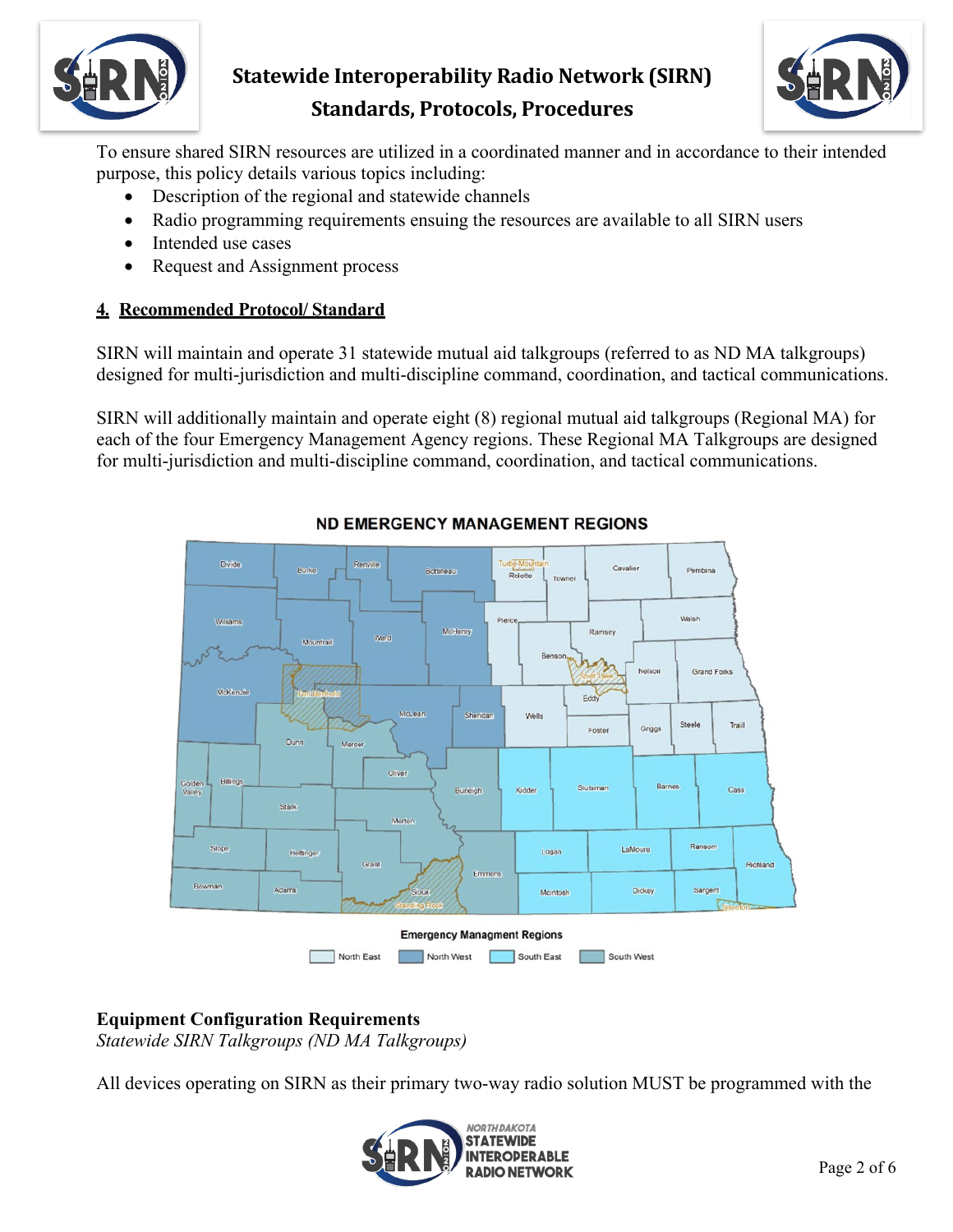



ND MA talkgroups. While the ND MA Talkgroups are intended for universal use, the encrypted talkgroups are dedicated for law enforcement use or require prior approval.

All dispatch consoles operating on SIRN must be configured for access to the ND MA talkgroups.

## *Regional SIRN Talkgroups (Regional MA Talkgroups)*

All devices operating on SIRN as their primary two-way radio solution MUST be programmed with all Regional MA talkgroups. While the Regional MA Talkgroups are intended for universal use, the encrypted talkgroups are dedicated for law enforcement use or require prior approval.

SIRN dispatch consoles shall have the regional and statewide interoperability talkgroups configured in the console.

See SIRN Standard 1.8.0 Minimum Programming Standards for specific guidance on how to organize and program radios and consoles with ND MA talkgroups.

#### **Incident Scope and Intended Use**

SIRN regional and statewide interoperability talkgroups, when feasible, should be considered as the primary resource for mutual aid incidents involving joint response from multiple agencies and/or service branches that operate in different service areas, jurisdictions, or levels of government. *Incidents may be pre-planned or emergent in nature*. Some small or more localized incidents may warrant the use of regional or statewide interoperability talkgroups if no other common interoperable resources are available at the time of the incident.

SIRN NA MA talkgroups are categorized and will be assigned as follows:

- ND HAIL: Statewide Hailing channel
- ND PURSUIT 1 and ND PURSUIT 2: Talkgroups for law enforcement use/coordination during pursuits
- ND MA 03E ND MA 05E: General purpose secure talkgroups for law enforcement use per incident needs
- ND MA  $6 ND$  MA 30: General purpose clear talkgroups assigned per incident needs

SIRN NA MA talkgroups are categorized and will be assigned as follows:

- HAIL: Statewide Hailing channel
- MA PURSUIT: Encrypted talkgroups for law enforcement use/coordination during pursuits
- MA 01E: General purpose encrypted talkgroups for law enforcement use per incident needs
- MA 2 ND MA 6: General purpose clear talkgroups assigned per incident needs

#### **Non-Intended Use**

*No Daily Use*: The regional or statewide talkgroups are not to be used for daily routine operations.

*No Unassigned Use or Unauthorized Monitoring*: Users are strictly prohibited from using, monitoring, scanning, "parking" on, or affiliating to a statewide or regional talkgroup without an assigned purpose.

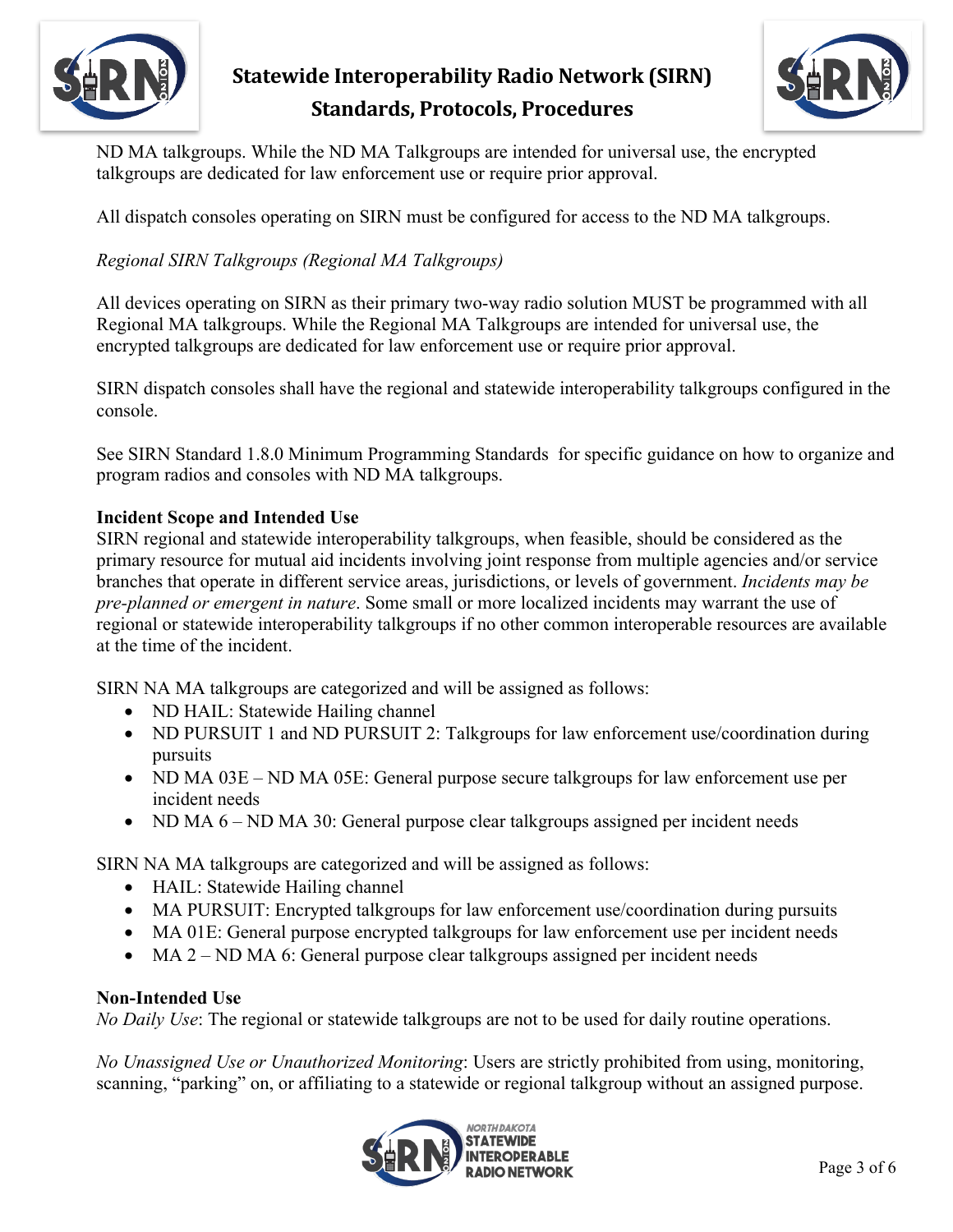



Interoperability talkgroups are intended to be used for specific duties and for designated purposes. Users must have a legitimate business need to use these talkgroups. Unauthorized monitoring is strictly prohibited; it adversely impacts system capacity and could also cause the user to miss important talkgroup transmissions pertaining to their daily duties.

## **Priorities for Use and Multiple Incidents**

In the event that multiple interoperability incidents occur simultaneously, exhausting the regional and statewide interoperability talkgroups, assignment of regional and statewide interoperability talkgroups in incident radio communications plans will be prioritized for: (1) mutual aid incidents, and (2) those incidents involving resources spanning multiple regions. Secondary use and localized or single region mutual aid incidents initially assigned to statewide interoperability talkgroups should be reassigned to regional talkgroups. This reassignment will be coordinated between the affected incident commanders and dispatch centers controlling the incidents.

#### **Communications Planning**

It is strongly recommended that Communications Plans for large statewide incidents incorporate in advance the use of the SIRN Interoperability Talkgroups. Use of the NIMS/SIRN Incident Radio Communications Plan format is highly recommended to assist with assignment tracking for pre-planned incidents, incidents utilizing more than one of the statewide talkgroups, and for incidents of long duration.

Regional MAs communications planning MUST consider the needs of State Radio counties within the respective quadrant.

#### **Multi-Group Prohibition**

Regional and statewide interoperability talkgroups shall not be part of any announcement or other preprogrammed multi-groups.

## **5. Recommended Procedure**

#### **Request, Assignment and Tracking**

ND MA and Regional MA talkgroups must be reserved for pre-planned events or can be "checked out" for emergencies via the SIRN Status Board application (See SIRN Standard 1.7.0 Status Board). Agencies seeking to use SIRN Interoperability Talkgroups shall indicate, through Status Board, (i) purpose, (ii) expected duration for use, (iii) incident point of contact, and (iv) requested number of ND MAs (or Regional MAs). For planned events, requests must be submitted no later than five (5) days prior to the planned event.

## **ND MA Talkgroups Patching Permissions**

Regional and statewide interoperability talkgroups should not be patched to other regional and statewide interoperability talkgroups.

Patching a local resource or talkgroup with an ND MA Talkgroup by a dispatch console operator without prior approval or coordination is not permitted. Exceptions are allowed for the PURSUIT talkgroups which may be patched with local law enforcement talkgroups to bridge real-time interoperable communications with other jurisdictions during these fast-paced incidents.

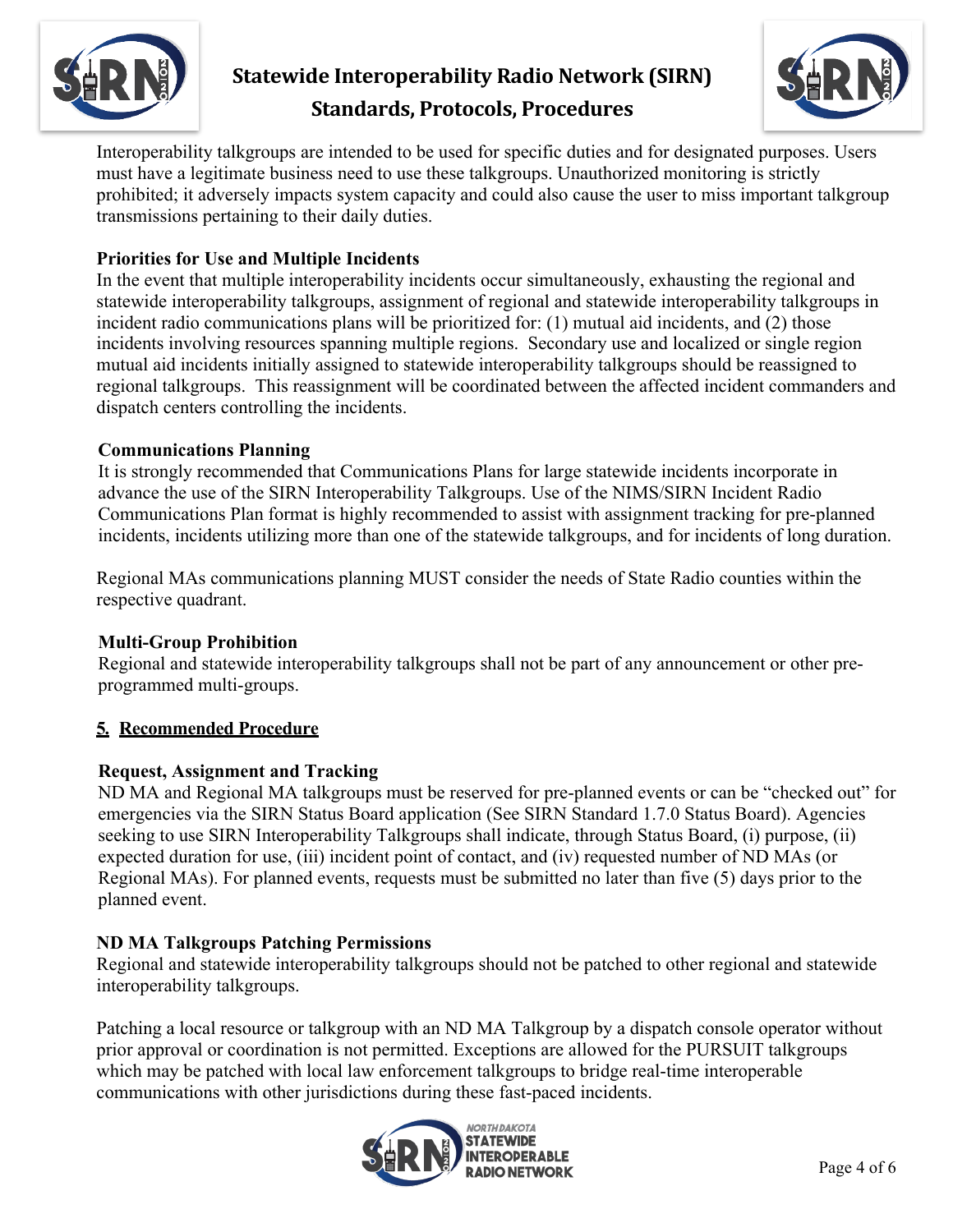



Pursuant to coordination and approval, the regional and statewide interoperability talkgroups may be patched to:

- Conventional radio frequency (RF) resources, such as VHF, UHF, etc.
- Local agency SIRN talkgroups, such as dispatch mains, tactical talkgroups, etc.

#### **Notification**

If the Status Board is unavailable, contact a communication center with access to the Status Board to reserve a talkgroup.

#### **Local Coordination of MA Talkgroups**

Multiple agencies supporting a single given incident must first coordinate the request and use of mutual aid talkgroups. To prevent different agencies supporting the same incident from individually requesting and obtaining multiple respective MA talkgroups, agencies must *collectively* identify their mutual aid communications needs and consolidate their request and use of MA talkgroups.

#### **Order of Assignment**

The usage of regional and statewide interoperability talkgroups for Preplanned Non-Emergency interoperability events should use the highest numbered talkgroup and descend.

The usage of regional and statewide interoperability talkgroups for Unplanned Emergency Incidents should use the lowest numbered talkgroup and ascend.

#### **Training Exercises**

Preplanned use of regional and statewide interoperability talkgroups for training should be encouraged. PSAP Managers, Local Administrators and Incident Command System (ICS) Communications Unit Leaders (COML) shall receive initial training and periodic refresher training on the use of this procedure.

#### **Unit Identification**

When operating on the regional and statewide interoperability talkgroups, users should initially identify using plain English.

#### **Use of 10-Codes and Acronyms**

The use of 10-codes, signals, unique acronyms, and other codes should not be used on the regional statewide interoperability talkgroups following NIMS standards. Plain language should be used in all cases.

#### **Termination of Use**

At the end of the event, the initiating dispatch center will remove any patches that were placed for the event, if any, and clear the Status Board so other communication centers will know this resource is available for use.

## **6. Management**